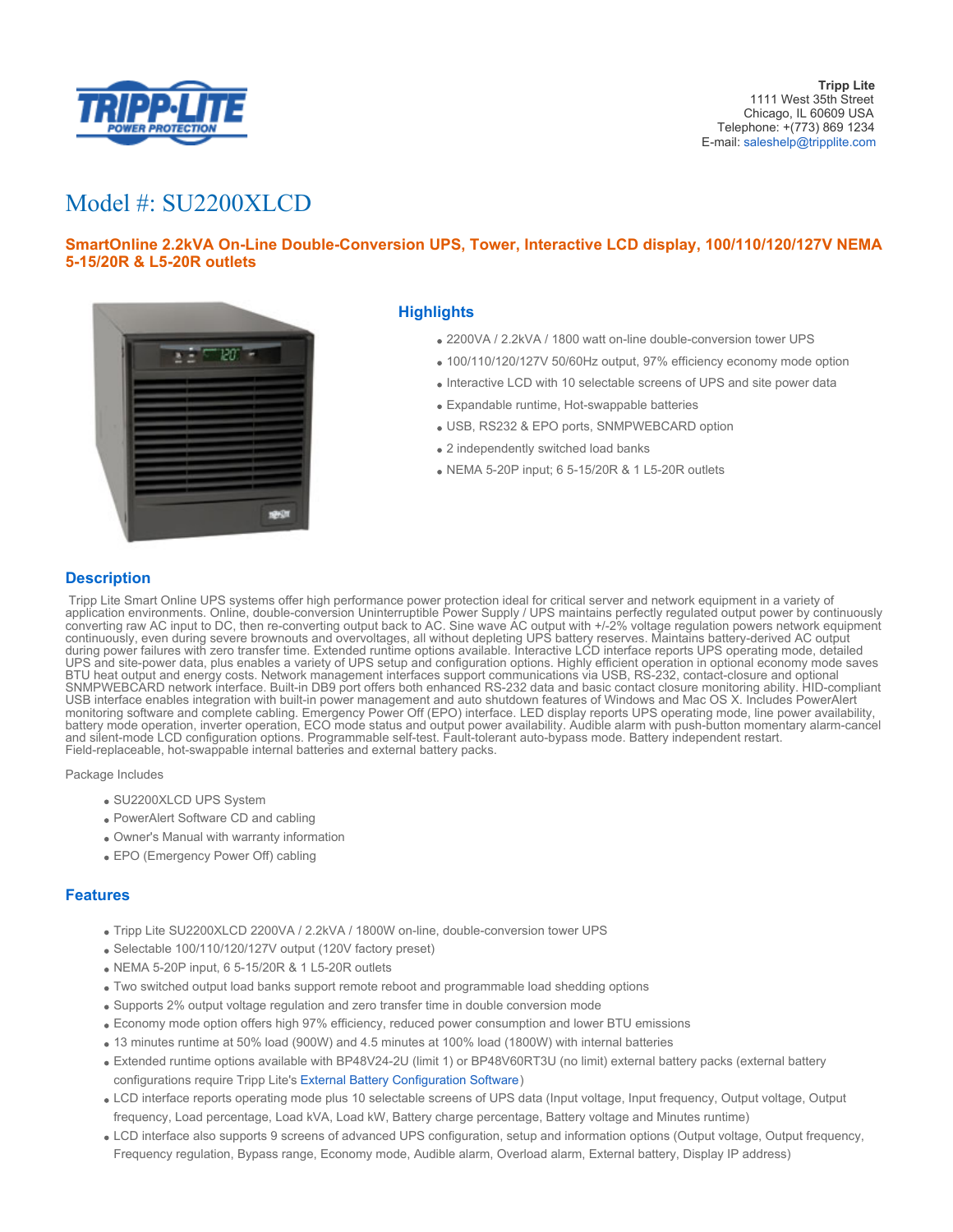- Single line TEL / Network surge suppression
- Electronic bypass maintains utility output during a variety of UPS fault conditions
- Battery independent restart ensures automatic UPS power-up without user interaction after lengthy power outages, even when batteries are expired and require replacement
- Frequency regulation / conversion mode offers generator-compatible frequency correction or conversion of frequency from 50 to 60Hz or 60 to 50Hz
- Built-in USB, RS-232, contact-closure and optional SNMPWEBCARD accessory monitoring options
- HID-compliant USB interface enables integration with built-in power management and auto shutdown features of Windows and Mac OS X • Included PowerAlert UPS monitoring software

## **Specifications**

| <b>OUTPUT</b>                                                 |                                                                                                                                                                                                                                                                                                                                                                                                                                                                                                                                                                                                                                  |
|---------------------------------------------------------------|----------------------------------------------------------------------------------------------------------------------------------------------------------------------------------------------------------------------------------------------------------------------------------------------------------------------------------------------------------------------------------------------------------------------------------------------------------------------------------------------------------------------------------------------------------------------------------------------------------------------------------|
| <b>Output Volt Amp</b><br>Capacity (VA)                       | 2200                                                                                                                                                                                                                                                                                                                                                                                                                                                                                                                                                                                                                             |
| <b>Output kVA</b><br>capacity (kVA)                           | 2.2                                                                                                                                                                                                                                                                                                                                                                                                                                                                                                                                                                                                                              |
| <b>Output Watt</b><br>Capacity (watts)                        | 1800                                                                                                                                                                                                                                                                                                                                                                                                                                                                                                                                                                                                                             |
| Output kW<br>capacity                                         | 1.8                                                                                                                                                                                                                                                                                                                                                                                                                                                                                                                                                                                                                              |
| Output power<br>factor                                        | 0.82                                                                                                                                                                                                                                                                                                                                                                                                                                                                                                                                                                                                                             |
| <b>Output Capacity</b><br><b>Details</b>                      | ON LINE MODE: Maximum output capacity ratings are reduced for some nominal voltage settings (127/120V 1800)<br>watts, 115V 1620 watts, 110V 1530 watts, 100V 1440 watts). FREQUENCY REGULATION / CONVERSION MODE:<br>Maximum output ratings are reduced in frequency regulation / conversion mode (127/120V 1260 watts, 115V 1134<br>watts, 110V 1071 watts, 100V 1008 watts).                                                                                                                                                                                                                                                   |
| <b>Crest Factor</b>                                           | 3:1                                                                                                                                                                                                                                                                                                                                                                                                                                                                                                                                                                                                                              |
| <b>Nominal Output</b><br>Voltage(s)<br>Supported              | 100V; 110V; 120V; 127V                                                                                                                                                                                                                                                                                                                                                                                                                                                                                                                                                                                                           |
| <b>Nominal Voltage</b><br>details                             | 120V default                                                                                                                                                                                                                                                                                                                                                                                                                                                                                                                                                                                                                     |
| <b>Frequency</b><br>compatibility                             | 50 / 60 Hz; Supports 50 to 60 Hz and 60 to 50 Hz conversion                                                                                                                                                                                                                                                                                                                                                                                                                                                                                                                                                                      |
| <b>Frequency</b><br>compatibility<br>details                  | ON LINE MODE: Output frequency is automatically configured to match nominal input frequency on startup; Output<br>matches input frequency when +/-5Hz of nominal; Output is regulated to +/-0.05Hz when input frequency exceeds<br>+/-5Hz of nominal. UPS switches to battery mode when input frequency is below 40Hz or above 70Hz. FREQUENCY<br>REGULATION / CONVERSION MODE: Output is regulated to +/-0.05Hz of selected output frequency when input is 40<br>to 70Hz; UPS switches to battery mode when input frequency is below 40Hz or above 70Hz. BATTERY MODE: Output<br>is regulated to +/-0.05Hz of selected nominal. |
| Output voltage<br>regulation (line<br>mode)                   | $+/- 2%$                                                                                                                                                                                                                                                                                                                                                                                                                                                                                                                                                                                                                         |
| <b>Output voltage</b><br>regulation<br>(Economy line<br>mode) | $+/- 10%$                                                                                                                                                                                                                                                                                                                                                                                                                                                                                                                                                                                                                        |
| Output voltage<br>regulation (Battery<br>mode)                | $+/- 3%$                                                                                                                                                                                                                                                                                                                                                                                                                                                                                                                                                                                                                         |
| <b>Built-in UPS</b><br>output receptacles                     | 6 5-15/20R outlet(s); 1 L5-20R outlet(s)                                                                                                                                                                                                                                                                                                                                                                                                                                                                                                                                                                                         |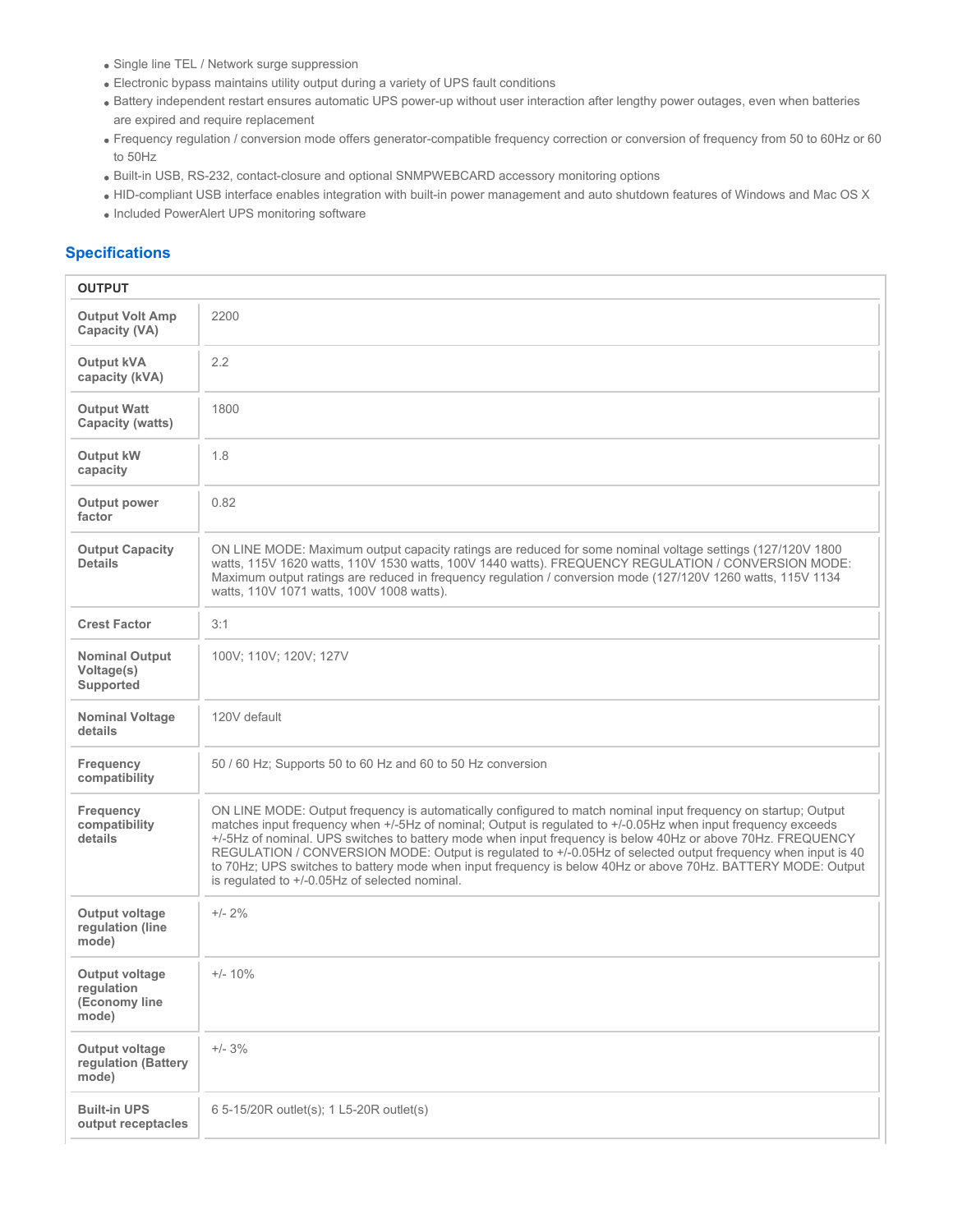| <b>Built-in</b><br>controllable<br>switched load<br>banks                    | Two switchable three-outlet load banks                                                                                             |
|------------------------------------------------------------------------------|------------------------------------------------------------------------------------------------------------------------------------|
| <b>Output AC</b><br>waveform (AC<br>mode)                                    | Pure Sine wave                                                                                                                     |
| <b>Output AC</b><br>waveform (battery<br>mode)                               | Pure Sine wave                                                                                                                     |
| <b>INPUT</b>                                                                 |                                                                                                                                    |
| <b>Rated input</b><br>current (at<br>maximum load)                           | <b>16A</b>                                                                                                                         |
| <b>Nominal Input</b><br>Voltage(s)<br>Supported                              | 100V AC; 110V AC; 120V AC; 127V AC                                                                                                 |
| Nominal input<br>voltage description                                         | 120V factory default                                                                                                               |
| <b>UPS input</b><br>connection type                                          | 5-20P                                                                                                                              |
| Input circuit<br>breaker                                                     | 30A                                                                                                                                |
| <b>UPS Input cord</b><br>length (ft.)                                        | 10                                                                                                                                 |
| <b>UPS Input cord</b><br>length (m)                                          | 3                                                                                                                                  |
| <b>Recommended</b><br><b>Electrical Service</b>                              | 15A 120V                                                                                                                           |
| <b>BATTERY</b>                                                               |                                                                                                                                    |
| <b>Full load runtime</b><br>(minutes)                                        | 4.5 min. (1800w)                                                                                                                   |
| Half load runtime<br>(minutes)                                               | 13 min. (900w)                                                                                                                     |
| Expandable<br>battery runtime                                                | Extended runtime supported via optional external battery packs                                                                     |
| <b>External battery</b><br>pack compatibility                                | BP48V24-2U (limit 1); BP48V60RT-3U (multi-pack compatible)                                                                         |
| Expandable<br>runtime<br>description                                         | External battery configurations require the use of Tripp Lite's External Battery Configuration Software, see manual for<br>details |
| DC system voltage<br>(VDC)                                                   | 48                                                                                                                                 |
| <b>Battery recharge</b><br>rate (included<br>batteries)                      | Less than 3 hours from 10% to 90%                                                                                                  |
| Replacement<br>battery cartridge<br>(internal UPS<br>battery<br>replacement) | RBC48-SUTWR                                                                                                                        |
| <b>Battery Access</b>                                                        | Battery access door                                                                                                                |
|                                                                              |                                                                                                                                    |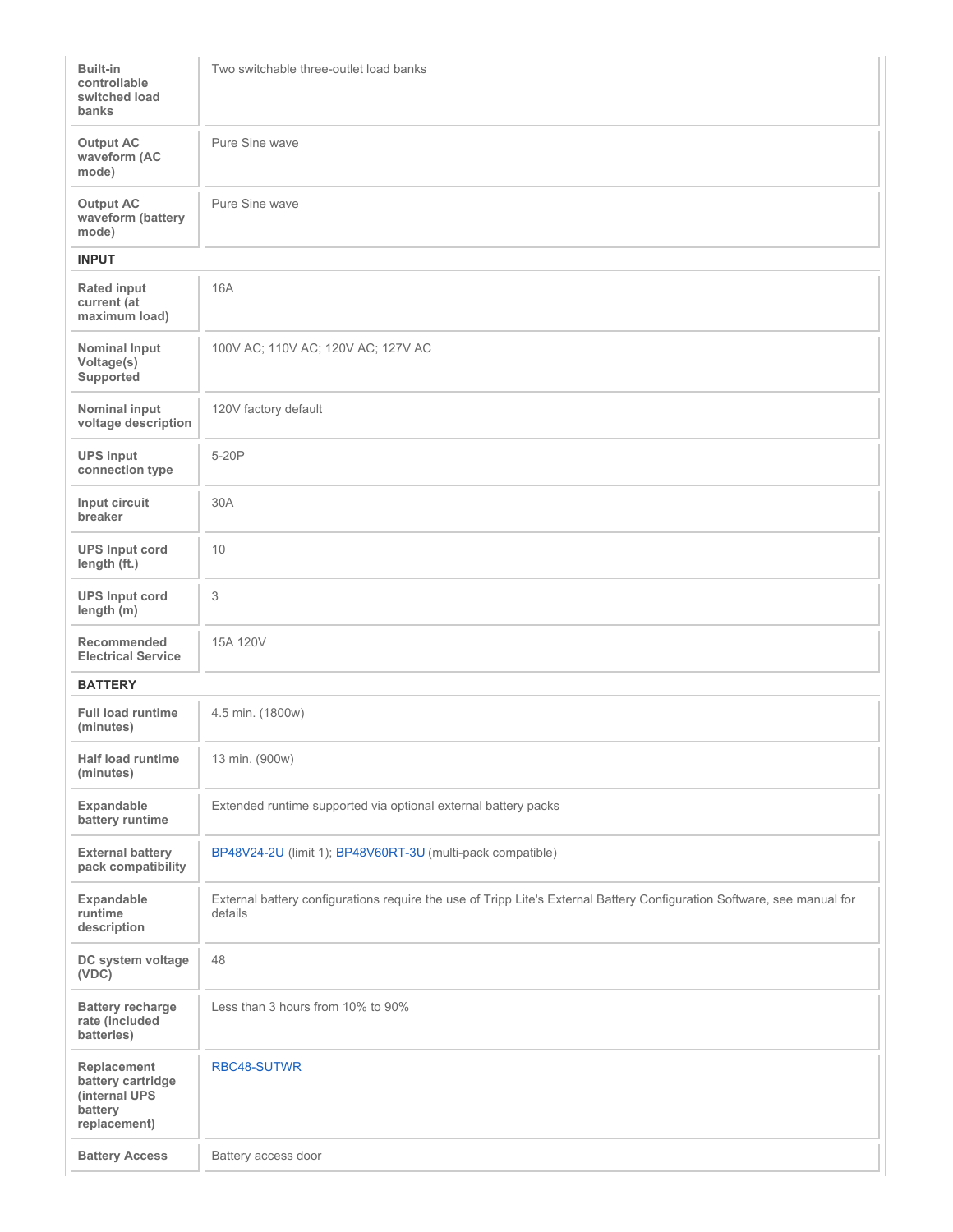| <b>VOLTAGE REGULATION</b>                |                                                                                                       |
|------------------------------------------|-------------------------------------------------------------------------------------------------------|
| <b>Voltage regulation</b><br>description | Online, double-conversion power conditioning                                                          |
| Overvoltage<br>correction                | 2% output voltage regulation during overvoltages to 150                                               |
| Undervoltage<br>correction               | 2% output voltage regulation during undervoltages to 55V (33% load), 70V (70% load), 100V (100% load) |
| <b>LEDS ALARMS &amp; SWITCHES</b>        |                                                                                                       |
|                                          |                                                                                                       |

| <b>Front panel LCD</b><br>display | Front panel LCD information and configuration screen offers detailed UPS and site power status and operating data,<br>plus configuration of voltage, frequency, operating mode, alarm function and a variety of additional options |
|-----------------------------------|------------------------------------------------------------------------------------------------------------------------------------------------------------------------------------------------------------------------------------|
| <b>Alarms</b>                     | Audible alarm indicates UPS startup, power-failure, low-battery, overload, UPS fault and remote shutdown conditions                                                                                                                |
| Alarm cancel<br>operation         | Power-fail alarm can be temporarily silenced using alarm-cancel switch; silent mode alarm configuration option available                                                                                                           |
| <b>Switches</b>                   | 2 switches control off/on power status and alarm-cancel/self-test operation                                                                                                                                                        |

**SURGE / NOISE SUPPRESSION**

| <b>UPS AC</b><br>suppression joule<br>rating                                                                           | 570                                                  |
|------------------------------------------------------------------------------------------------------------------------|------------------------------------------------------|
| <b>UPS AC</b><br>suppression<br>response time                                                                          | Instantaneous                                        |
| <b>UPS Dataline</b><br>suppression                                                                                     | 1 line TEL/DSL (1 in / 1 out); 10/100Base T Ethernet |
| EMI / RFI AC noise<br>suppression                                                                                      | Yes                                                  |
| <b>PHYSICAL</b>                                                                                                        |                                                      |
| <b>Installation form</b><br>factors supported<br>with included<br>accessories                                          | Tower                                                |
| Primary form factor                                                                                                    | Tower                                                |
| <b>UPS / Power</b><br><b>Module</b><br>dimensions in<br>primary form<br>factor (height x<br>width x depth /<br>inches) | $10.2 \times 9 \times 19.5$                          |
| <b>UPS / Power</b><br><b>Module</b><br>dimensions in<br>primary form<br>factor (height x<br>width x depth / cm)        | 25.9 x 22.9 x 49.5                                   |
| <b>UPS / Power</b><br>Module weight<br>(lbs)                                                                           | 52.9                                                 |
| <b>UPS / Power</b><br>Module weight (kg)                                                                               | 24                                                   |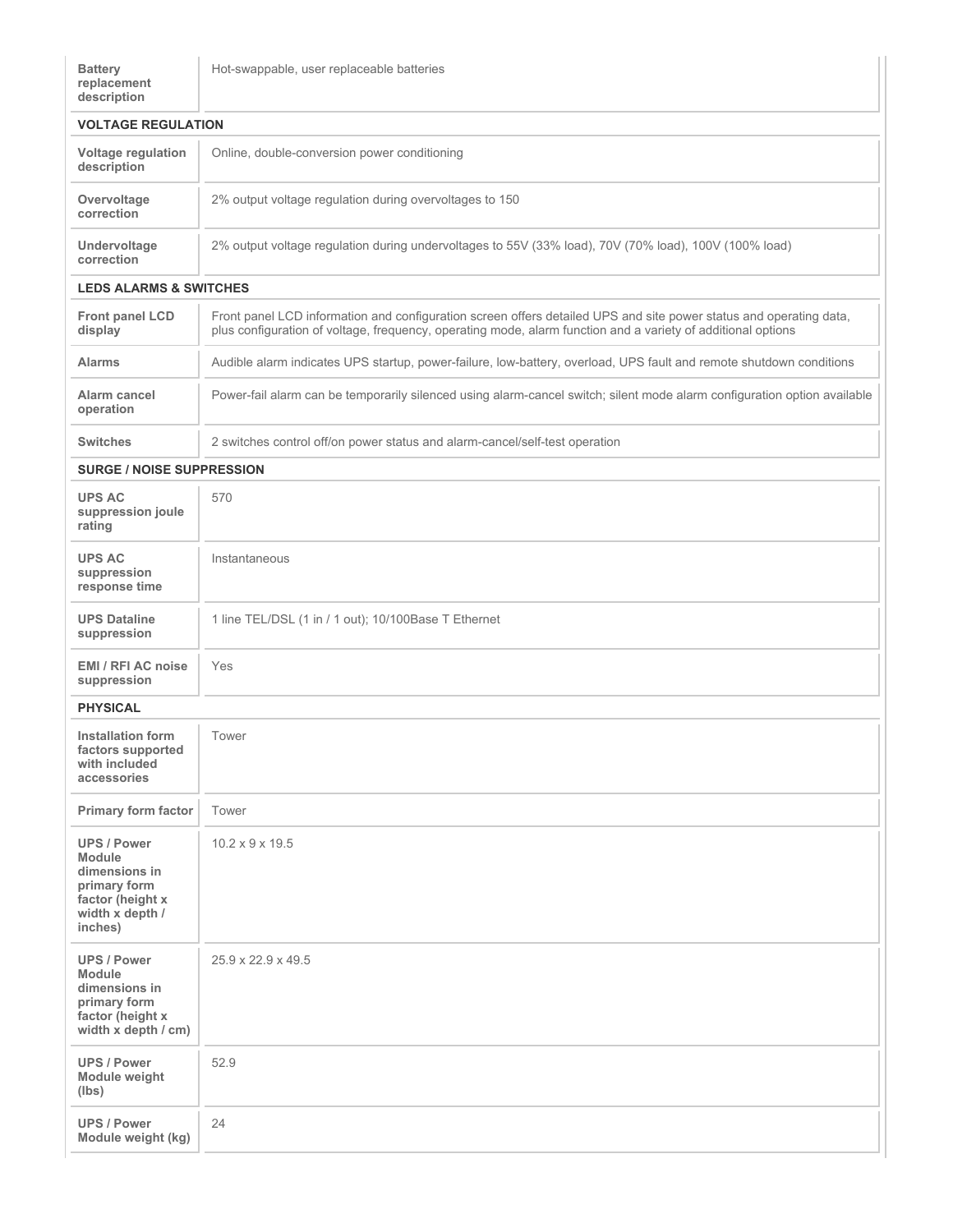| <b>UPS Shipping</b><br>dimensions<br>(height x width x<br>depth / inches) | $15.2 \times 13 \times 24$                                                                                                   |
|---------------------------------------------------------------------------|------------------------------------------------------------------------------------------------------------------------------|
| <b>UPS Shipping</b><br>dimensions<br>(height x width x<br>depth / cm)     | 38.6 x 33 x 61                                                                                                               |
| Shipping weight<br>(lbs)                                                  | 58.2                                                                                                                         |
| Shipping weight<br>(kg)                                                   | 26.4                                                                                                                         |
| <b>UPS housing</b><br>material                                            | <b>Steel</b>                                                                                                                 |
| <b>Cooling method</b>                                                     | Fan                                                                                                                          |
| <b>ENVIRONMENTAL</b>                                                      |                                                                                                                              |
| Operating<br>Temperature<br>Range                                         | +32 to +104 degrees Fahrenheit / 0 to +40 degrees Celsius                                                                    |
| <b>Storage</b><br>Temperature<br>Range                                    | +5 to +122 degrees Fahrenheit / -15 to +50 degrees Celsius                                                                   |
| <b>Relative Humidity</b>                                                  | 0 to 95%, non-condensing                                                                                                     |
| AC mode BTU / hr.<br>(full load)                                          | 684                                                                                                                          |
| AC economy<br>mode BTU / hr.<br>(full load)                               | 190                                                                                                                          |
| <b>Battery mode BTU</b><br>/ hr. (full load)                              | 1087                                                                                                                         |
| AC economy<br>mode efficiency<br>rating (100% load)                       | 97%                                                                                                                          |
| <b>Audible Noise</b>                                                      | < 50.5 dB at front side 1m                                                                                                   |
| <b>COMMUNICATIONS</b>                                                     |                                                                                                                              |
| <b>Communications</b><br>interface                                        | USB (HID enabled); DB9 Serial; Contact closure; EPO (emergency power off); Slot for SNMP/Web interface                       |
| <b>Network</b><br>monitoring port<br>description                          | Supports detailed monitoring of UPS and site power conditions; DB9 port supports RS232 and contact closure<br>communications |
| <b>PowerAlert</b><br>software                                             | Included                                                                                                                     |
| <b>Communications</b><br>cable                                            | USB and DB9 cabling included                                                                                                 |
| WatchDog<br>compatibility                                                 | Supports Watchdog application, OS and hard-reboot restart options for remote applications                                    |
| <b>LINE / BATTERY TRANSFER</b>                                            |                                                                                                                              |
| <b>Transfer time</b>                                                      | Zero transfer time (0 ms.) in online, double-conversion and frequency regulation / conversion modes;                         |
|                                                                           |                                                                                                                              |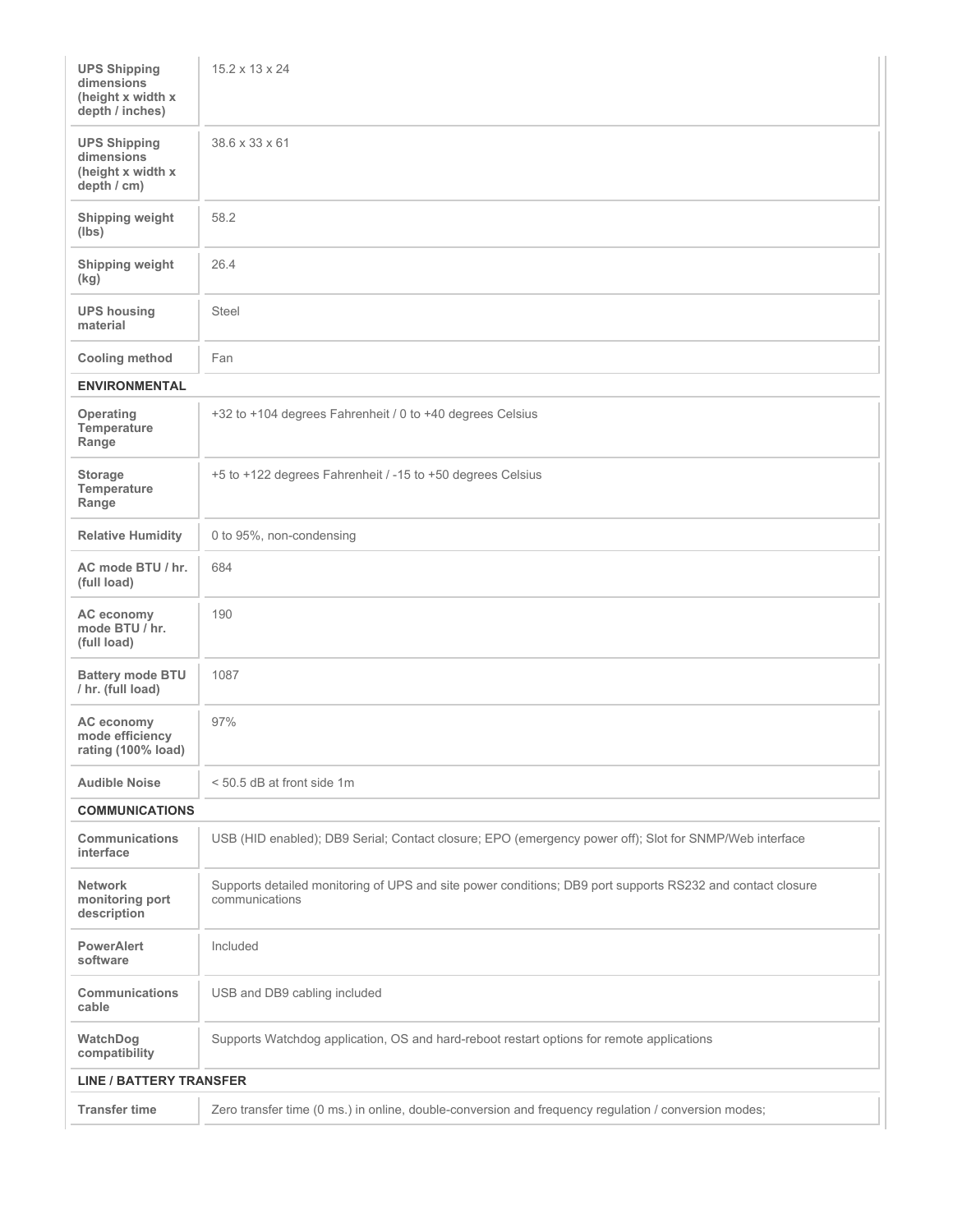| Low voltage<br>transfer to battery<br>power (setpoint)                            | 55V (33% load), 70V (70% load), 100V (100% load)                                                                                   |  |
|-----------------------------------------------------------------------------------|------------------------------------------------------------------------------------------------------------------------------------|--|
| High voltage<br>transfer to battery<br>power (setpoint)                           | 150                                                                                                                                |  |
| <b>SPECIAL FEATURES</b>                                                           |                                                                                                                                    |  |
| <b>Cold Start (startup</b><br>in battery mode<br>during a power<br>failure)       | Cold-start operation supported                                                                                                     |  |
| <b>High availability</b><br><b>UPS features</b>                                   | Automatic inverter bypass; Hot swappable batteries                                                                                 |  |
| Green & high<br>efficiency features                                               | High efficiency economy mode operation; Individually controllable load banks; Schedulable daily hours of economy<br>mode operation |  |
| <b>CERTIFICATIONS</b>                                                             |                                                                                                                                    |  |
| <b>UPS Certifications</b>                                                         | Tested to UL1778 (USA); Tested to CSA (Canada); Tested to NOM (Mexico); Meets FCC Part 15 Category A (EMI)                         |  |
| <b>WARRANTY</b>                                                                   |                                                                                                                                    |  |
| <b>Product Warranty</b><br>Period (Worldwide)                                     | 2-year limited warranty                                                                                                            |  |
| Connected<br>Equipment<br>Insurance (U.S.,<br><b>Canada &amp; Puerto</b><br>Rico) | \$250,000 Ultimate Lifetime Insurance                                                                                              |  |

# **Related Items**

## **Optional Products**

| <b>Related Model</b> | <b>Description</b>                                                                                                                    | Qty. |
|----------------------|---------------------------------------------------------------------------------------------------------------------------------------|------|
| WEXT3-2200-3000      | 3-Year Extended Warranty - For Smart Line-Interactive and Online Tower or Rack<br>models. 2200-3000VA                                 |      |
| WEXT5-2200-3000      | 5-Year Extended Warranty - For Smart Line-Interactive and Online Tower or Rack<br>models, 2200-3000VA or less                         |      |
| <b>SNMPWEBCARD</b>   | For remote monitoring and control via SNMP, Web or Telnet                                                                             | 1    |
| <b>ENVIROSENSE</b>   | Monitors temperature, humidity and contact-closure inputs. (Requires UPS with<br>SNMPWEBCARD, monitored PDU or switched PDU.)         |      |
| <b>RELAYIOCARD</b>   | Programmable Relay I/O Card                                                                                                           |      |
| <b>MODBUSCARD</b>    | For remote monitoring and control via MODBUS protocol                                                                                 |      |
| BP48V24-2U           | External Battery Pack for UPS System                                                                                                  |      |
| <b>BP48V60RT-3U</b>  | External Battery Pack and Cable. 3U, Expandable, Blue 2-Point Connector                                                               |      |
| PDUB <sub>20</sub>   | Single-Phase Hot-Swap PDU, 20A 120V, 2U Horizontal Rackmount, 4 NEMA 5-15R & 4<br>NEMA 5-15/20R outlets, 2 NEMA 5-20P input plugs     |      |
| PDUMH20NET           | Single-Phase Switched PDU, 20A 120V, 1U Horizontal Rackmount, 16 NEMA 5-15/20R<br>outlets, NEMA L5-20P input with 5-20P adapter       |      |
| PDUMH20AT            | Single-Phase Auto Transfer Switch / Metered PDU, 20A 120V, 1U Horizontal<br>Rackmount, 16 5-15/20R outlets, 2 L5-20P / 5-20P adapters |      |
| PDUMH20ATNET         | Single-Phase Auto Transfer Switch / Switched PDU 20A 120V, 1U Horizontal<br>Rackmount, 16 5-15/20R outlets, 2 L5-20P / 5-20P inputs   |      |